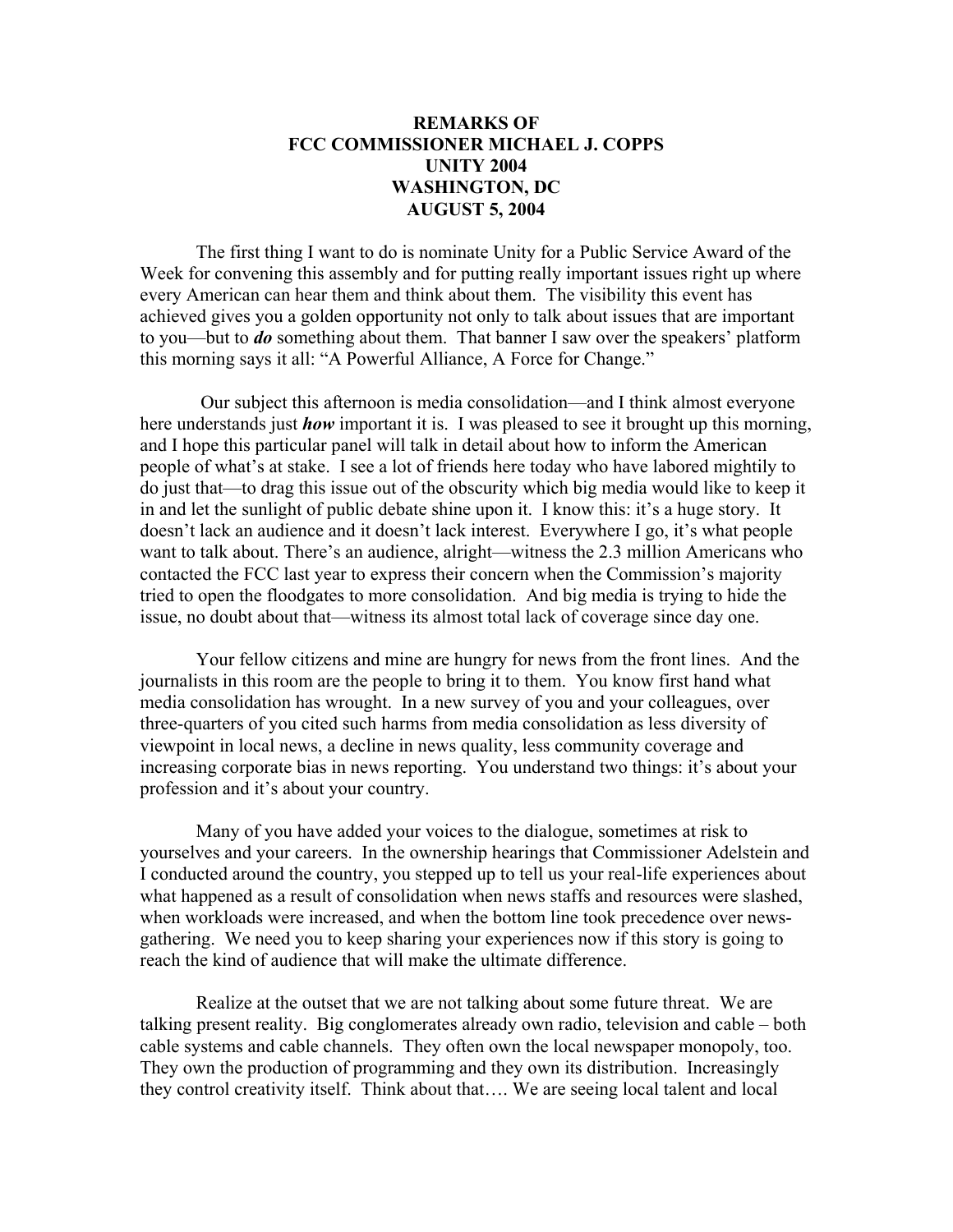creativity driven to the sidelines, denied the very opportunity to create. Local musicians are denied airplay on local stations. Independent programming is being quickly run out of prime-time. Big media is giving us less of America.

If entertainment is in trouble, contemplate news, information and the civic dialogue for a moment. It hits home especially hard in this election year. Study upon study paints a bleak and depressing picture. From 1996 to 2000, coverage of even the Presidential race on the network evening news dropped by one-third. The average Presidential candidate sound bite in 2000 was less than 9 seconds. Coverage of Congressional, state and local races is virtually non-existent. In the 2002 election, over half of the evening local newscasts contained no campaign coverage at all. What coverage there is tends to focus inordinately on the latest tracking polls and handicapping the horse race. Campaign ads outnumber campaign stories by a huge margin. Some estimate that many Americans saw more prime-time entertainment on a single night than they saw election coverage during an entire campaign!

Wouldn't it be nice to see broadcast media in this country step up to the plate and designate the rest of this election year as the "Campaign for America" and devote truly meaningful time to the issues? And I don't mean just a few minutes here and there, but time commensurate with the tough challenges that confront every citizen in 2004. Good grief, we're in a war, we've got a health care crisis in America, there is worry in most corners of the country about people's jobs, about schools, and the list goes on. Yet those charged with using the public airwaves for the public good can't find a little time to cover what's at stake? That's serving the public interest?

If the majority of Americans are not getting what they should out of today's media, minority groups are faring even worse. Across this country, I have heard firsthand the frustration and the anger every minority group feels about this. Their issues don't rise to the level of serious coverage. When they appear in programming, it's usually in caricature. And they are often ignored even in the advertising that is selected.

I believe that diversity of viewpoint diminishes as diversity of ownership and diversity in management jobs diminish. People of color make up over 30 percent of our population, yet they own only 4.2 per cent of the nation's radio stations and around 1.5 per cent of TV stations. The numbers of minorities have dropped across the board owners, general managers, news directors and the news workforce. That's not right. America's strength *is* its diversity. America will succeed in the Twenty-first century not in spite of our diversity, but *because* of our diversity. We must expect our media to reflect this diversity and to nourish it. But we've got a long ways to go.

If I ended my remarks here, you might put me down as Dr. Doom and Gloom, given the power and the resources big media can deploy into the battle. But I'm not dismayed at all. You see, that cockeyed Commission decision in June of 2003 to remove so many media ownership limits galvanized millions of Americans across this country. Concerned parents, creative artists, religious leaders, civil rights activists, labor organizations, journalists, young people, old people, conservatives, liberals, even